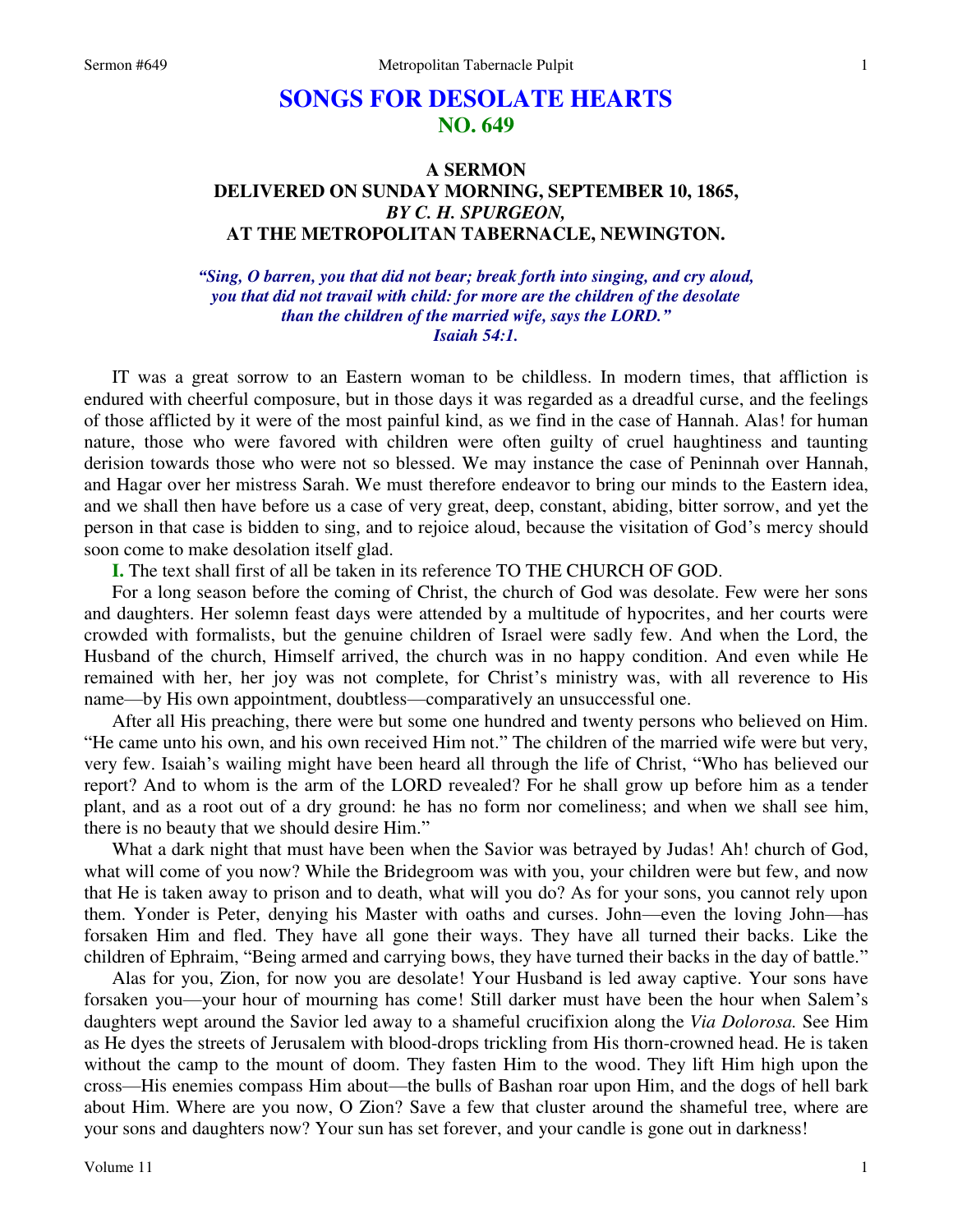So unbelief whispers, but not thus speaks the Lord, for after the Lord had been lain in the grave, and risen again, and ascended, and left the church, then were the days of refreshing, and the times of the visitation of the Spirit. Suddenly, when the saints were met together in an upper room, for they were so few that they could all be enclosed within one room, there was heard a sound as of "a rushing mighty wind," and suddenly flames of fire sat on each chosen one.

 Then was fulfilled the saying of the prophet Joel, "I will pour out my spirit upon all flesh, and your sons and your daughters shall prophesy." Rejoice, O Zion. Sing you barren, you that did not bear, for three thousand are your children in one day, and there are multitudes yet to come. There are added to the church daily of such as shall be saved, and the multitude increases. Persecution scatters them, but as they scatter they grow—in every land, the church of God has its sons and daughters. Even in the palace of the Caesars, truth is confessed. Mountains cannot stay the progress of Messiah's kingdom. Goths and Gauls, uncivilized men of war, feel the potent power of the love of the cross.

 From eastern coast to western, Jupiter and Venus fall from their thrones, and Jesus Christ is exalted. "From the river even to the ends of the earth," His name is known. Thus, you see there was to the whole church at Jerusalem a glorious fulfillment of this text, "Sing, O barren, you that did not bear." And more were the children of the desolate church in the absence of her Lord than when she was as a married wife having Jesus Christ the Bridegroom with her.

 Although this is a well-known fact, it ought not to be passed over without a little thought, because it is very pleasant to recollect that at all seasons when the church has been desolate and has become barren, God has appeared to her. In the dark ages, when the children of the church were a little and hidden flock, probably a few monks in monasteries holding a faith which they dared not confess, and feeding it by turning over the Bible in secret, there a handful among the mountains of Piedmont, the Albigenses and Waldenses, a few scattered ones among the Nestorians, and a few "even in Sardis" who had not defiled their garments. The poor church was barren.

 There were no ministers, but here and there one to preach the Gospel, and these were hunted like partridges upon the mountains by those who thirsted for their blood. She might have taken up her wailing, and her heart might have sounded like a harp for her ruin and decay, but in her hour of dire necessity, the Lord appeared to her, and the children of the desolate were suddenly many.

 The monk of Wirtemburg began to proclaim the Gospel. The mighty seer of Geneva stood up and declared the truth as it is in Jesus, distinctly enunciating the glorious doctrines of grace. Zwingli, full of fire and energy, led on the saints in Switzerland. It is true the stakes began to flame with their victims, the racks were red with the blood of martyrs, and prisons crowded with the elect of God—but what mattered it? The day was come when God had visited His people, and as in some desperate fight when suddenly a reinforcement comes with a mighty captain at its head, and every man along the line gathers courage, every coward becomes a hero, and every hero seems gifted with a thousand hands—each hand filled with a two-edged sword—even so it was in that day of struggle and of victory. A song went up from earth even to heaven, "Sing unto the LORD, for he has triumphed gloriously; his own right hand, and His holy arm has gotten Him the victory!"

 Nor has God failed since the days of the Reformation. We in England had gone to sleep. The Church of England was sleeping in the dark. Dissenters were sleeping in the light. That was the only difference between them. There seemed to be no breath of life throughout the whole of England. Spiritual death crept over all ministers and all professors. There were, of course, a few exceptions, but those were, alas! so weak and so isolated that they could effect but little.

 Six young men were expelled from Oxford for the egregious crime of praying. Among those young men were three destined to carve their names in everlasting rock—the two Wesleys and George Whitefield. These men, little knowing whereunto they were called, preached the Word, first of all in the regular and orderly fashion, but still with the Holy Ghost sent down from heaven. They were driven by persecution to the gross irregularity of preaching in the open air. Blessed day! Whether they stood on the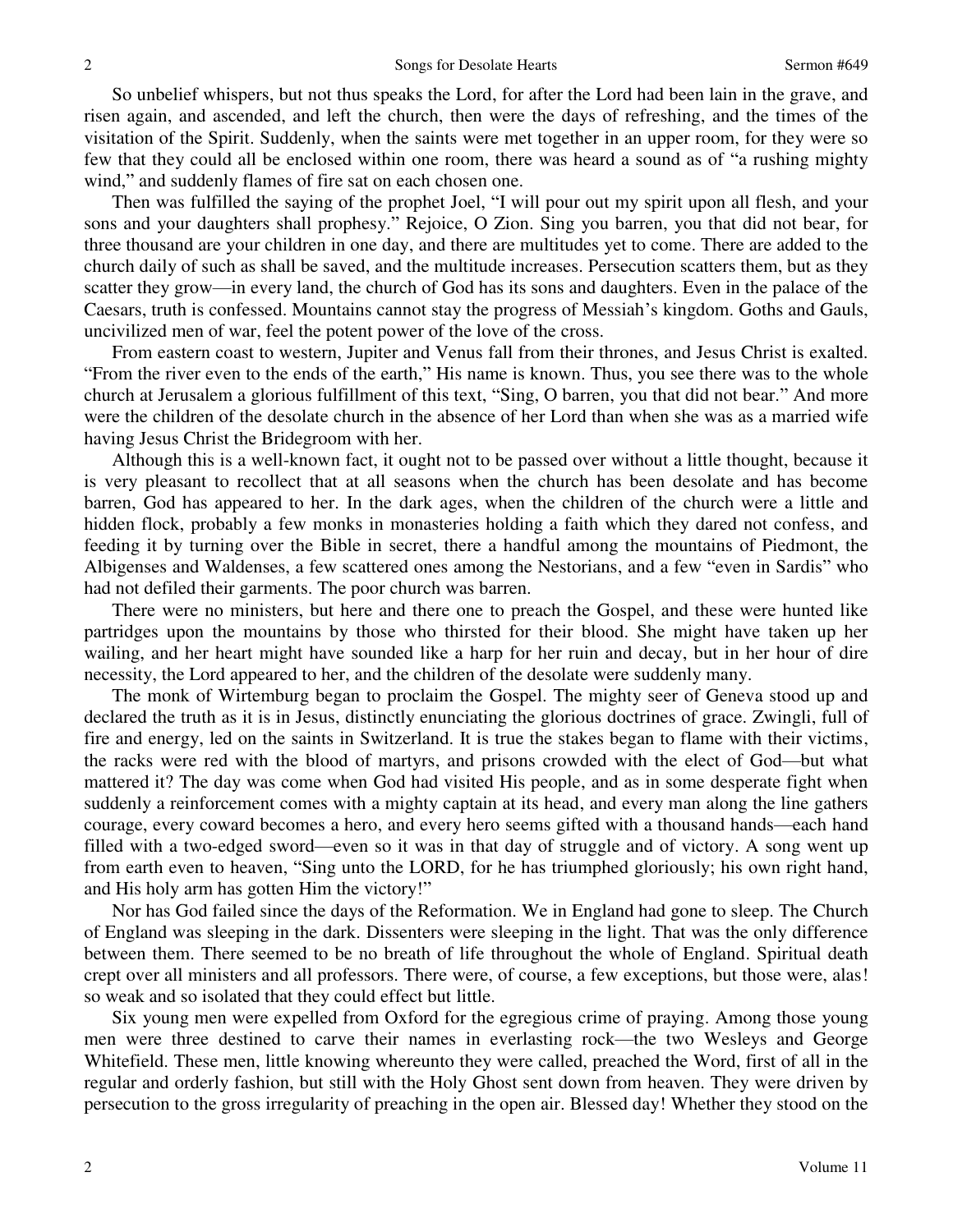tombstone, and preached to the living from the portals of the grave, or by the mountainside, calling heaven and earth to witness, it mattered not.

 The Gospel had broken from the chains of lethargic propriety. And what a change, my brethren, came over the spirit of the age! "The LORD gave the word: great was the multitude of them who published it." The fire came down from heaven like that of old in Pharaoh's day, and it ran along upon the ground and consumed the enemies of God. Irresistible as the lightning flash it descended and none could stand against it—for the day of the Lord was come, and it was a day of burning and a day of might, and blessed be the name of God, "the children of the desolate" were many.

 Now we know what has been said concerning the church of God in England at the present time, and here is the practical lesson I want you to gather. Some of our brothers are perfectly contented. I cannot number myself among those who think that the church is flourishing, and that vital godliness is abundant. It may be so, brethren, it may be so. I wish I could thoroughly feel satisfied of it. I would not, however, on the other hand, unite myself altogether with the ranks of the alarmists who say that everything is wrong.

 The Christian church, according to some, is nothing but a mass of hypocrisy. We are all going post haste, as fast as ever we can, towards Romanism, and Romanism is next door to the abode of the devil himself. We are supposed to be going down, down, down a most precipitous descent. Well, I do not know. It may be so. I wish I was quite sure it was not so. I hardly think it, but I strike the balance between the two, and rejoice with trembling.

 On this we may all be agreed, there is an abundant room both for mourning because we have not the presence of God as once we had it, and on the other hand, for a hopeful anxiety that yet our desolation may be turned into fruitfulness. Supposing—taking the worst view of the case—supposing it be so—and I am sure there is very much truth in the supposition—suppose it be so that the sturdiness with which we once held orthodoxy is giving place to a trifling latitudinarianism? Suppose it to be true that the enthusiasm, which once made us worthy to be called fanatics, is gradually dwindling down into indifference? Suppose it to be so that the Puritan rigidity of morals, which once made the professing Christian something amazing to look upon, is now turning into a looseness and laxity of behavior? Well, then, we are like the barren and desolate woman. But at any rate, we have a promise still to cling to, and we will hold it fast, "Sing, O barren, you that did not bear; break forth into singing, and cry aloud, you that did not travail with child: for more are the children of the desolate than the children of the married wife, says the LORD."

 Doubt not but that the Lord will appear for His church even yet. Let not your gloomy apprehensiveness cause your hands to hang down, for in your darkest night, God will suddenly light a candle. It may be that He will let wickedness grow ripe, and not send forth the reaper, the ordained man, with the sickle to cut it down, till it is ripe. It may be that He may let iniquity abound, and the love of many may wax cold, but fear not. Though He never is before His time, He never is behind. He will come punctually at the moment, in a time which shall be best for His church, and most for His own glory.

 Once again we shall hail the happy days of revival, and the seasons of gladness of heart—when "one shall say, I am the LORD's, and another shall call himself by the name of Jacob," and the children of Zion "shall spring up as willows by the watercourses." Let us hope and labor. Let us lament our desolation. Let us expect the gracious visitation, and it shall yet come, and we shall "sing together," even *we,* "the waste places of Jerusalem."

**II.** I now intend to use the text, as God helps me, in reference to ANY ONE CHURCH.

 I do not think that what I have to say now will have very special reference to the church which meets in this place, for we have reason to thank God, that through eleven years or more, we have had about as high a flood-tide of revival as we could well endure. And I do not know if God had given us more conversions, what we should have done with them. He has already increased our numbers so marvelously, that we scarcely know how we shall oversee the whole. And it becomes almost a matter of necessity that some should swarm off to form other churches. But still a part of what is said may,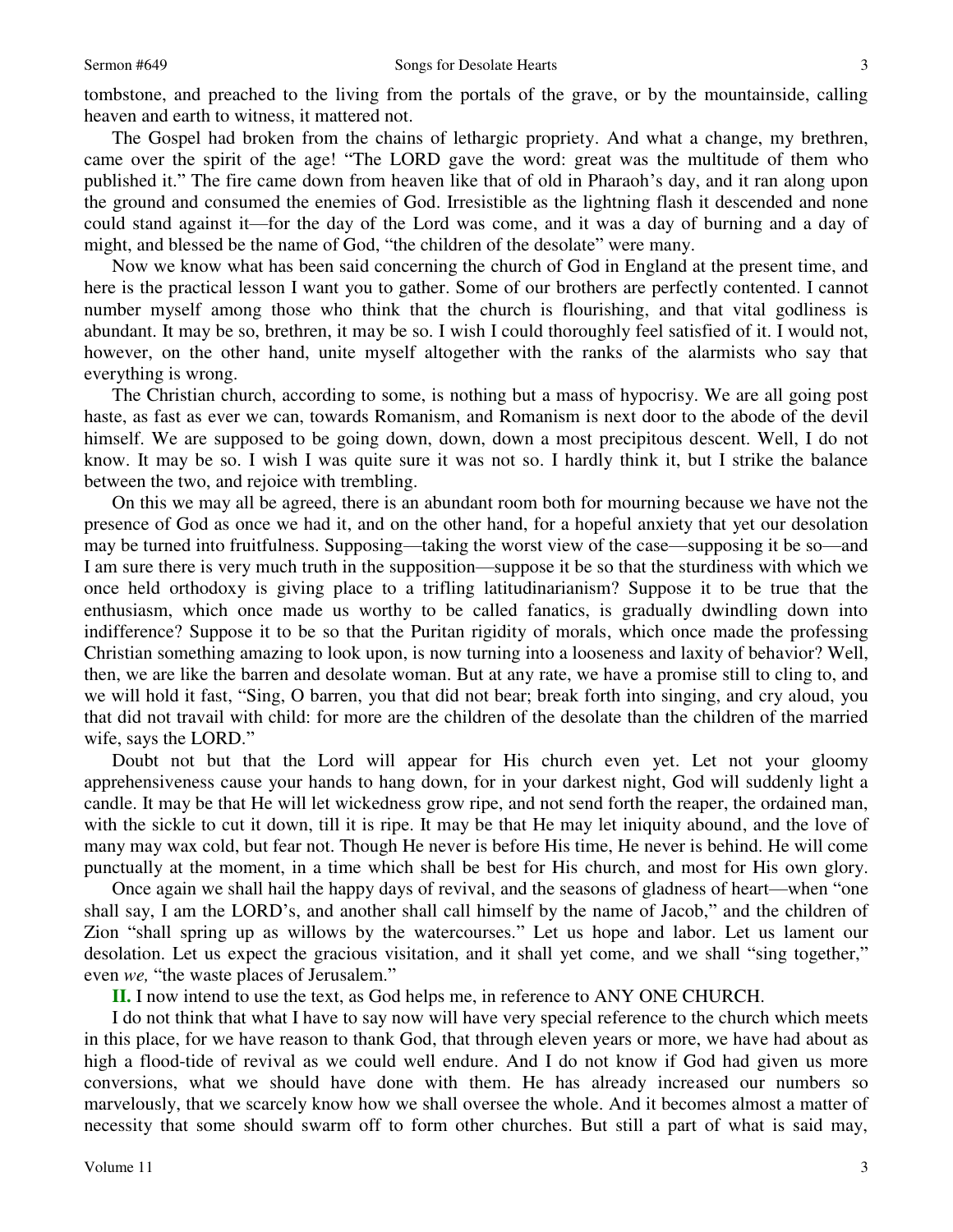nevertheless, apply to our case. And as there are many brethren and sisters here from the country, and yet since some twenty or thirty thousand will read these words, I shall not speak without having an audience, even though not a word may belong to the members of this church.

 Let us observe, then, that *there are some separate churches which are in a very sad condition and may most truly be said to be barren and desolate.* Do we not know some in our land which are cursed with a lifeless ministry? A ministry which murders the truth by a drawling, careless utterance of it? A ministry without force or life? Some ministries are not truthful. They may preach part of the truth, but not the whole—ministries, which, for some reason or other, give prominence to one or two doctrines, while other parts of the truth, equally precious, are kept back from the people. And the whole of what is preached is too often delivered in a cold, official, ministerial manner, without passion or earnestness, and so the church necessarily, I may say, becomes barren.

 And how many churches have to complain of worldly church officers! We cannot help observing with grief and regret that certain church officers are far more active when they are in the world than they are in the church, and that if they show some little common sense in conducting their own business, they show little enough in managing Christ's business. They put out both their hands, and all their heart when the matter is one of personal gain, but when it is only that the church of God may be fed, or that the boundaries of Zion may be enlarged, they go about it as though it were a thing of no consequence, or of very small importance.

 And worse than this, for the church might still live even with a lifeless ministry, and a worldly deaconship and eldership, but often there is a lifeless membership. How many churches are there where a large portion of members scarcely think of assembling themselves together for supplication? Where, if there be any life, it seems to expend itself in quarrelling and fault-finding? They do not contend earnestly for "the faith once delivered to the saints," against the common foe, but they wrangle over that faith and make foes of one another.

 Oh! how many Christians there are who can boast of respectability—there are no end of carriages at the door. They can talk of the wealth, the large subscriptions which they can give to God's cause, but where is their zeal and the sounding of their hearts over dying men? Where are the tears that move the heart of God? Where are the sighs and cries which bring down a blessing upon the preached Word? Alas! in many of our churches, echo can only answer to the question, "Where are they?" with the refrain, "Where are they?" for they are gone, and gone so long that some Christians seem content that they should be gone forever. They scarcely remember the time when they were in earnest, the period when the bedewing of the Holy Ghost rested upon them.

 I hesitate not to say solemnly that I know in our own denomination there are many, many churches in such a state of desolation, that if the places where they worship were closed, it would be small loss to the neighborhoods in which they stand. And if the ministry to which they listen were put out and silenced, it might be almost a gain—for it only enables the people to wrap themselves up in the idea that they are all right, and that they have the Spirit of God among them when they have only the name to live and are dead.

 This being their present state, brethren present this morning, who are in earnest, will ask me *what is their present duty as members of such churches?* I reply, brethren, your duty is very plain. Labor to be conscious of the sad barrenness of the church to which you belong. Has the baptism pool not been stirred for the last five or six years? Will you be easy about that? Have there been no additions to the church for many months? Can you be satisfied about that? Do you observe an absence of all earnestness, of all passion and vehemence for the promotion of the Savior's kingdom? Can you be quiet about that?

 If so, my dear friend, I really cannot say anything to you about what you can do, for it seems to me that you are not the person to whom I ought to appeal in this matter. But I will say, do labor, dear brethren, if you are members of churches that are not prospering, to be conscious of the sad mischief that you are doing. If the salt has lost its savor, it is henceforth good for nothing, it is neither fit for the land nor yet for the dunghill, and men cast it out. We can manage to struggle on with a bad trader, for he may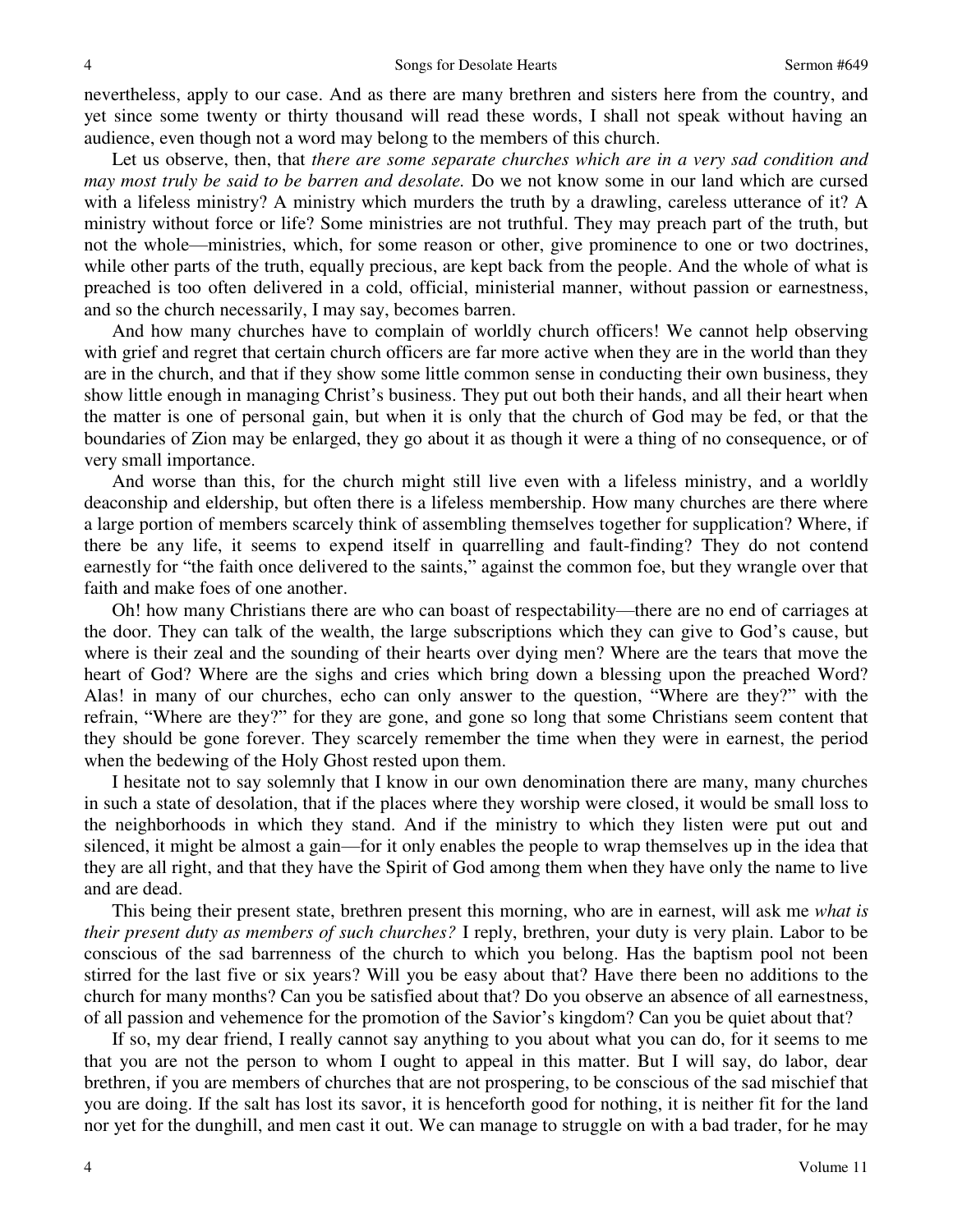make a good politician or philosopher, but a dead church is good for nothing, good for nothing of any sort or in any way, it is only fit to be cast out. Even the dunghill rejects a dead church.

 Oh! if we did but know it, the existence of the devil is not more pretentious of evil than the existence of a church that has lost spiritual life. Mind, I am not exaggerating, for I have a proof of it. What is the Church of Rome in its deadly operation upon the world, but the greatest curse that could ever come from hell itself? I question if hell can find a more fitting instrument within its infernal lake than the Church of Rome is for the cause of mischief.

 And your church will, in its measure, be the same if bereft of the Spirit. I do not care if it be Wesleyan, Baptist, Independent, or what it is—when the life is gone, it becomes henceforth *good for nothing*—it is not even fit to manure the ground, as the contents of the dunghill are, but men cast it out and tread it under foot. Get conscious of that, and then let those of you who are humbled in the sight of God, meet together and spread the case before the Lord. We ought to have great faith in the power of the twos and threes, for, "Where two or three are gathered together in my name, there am I in the midst of them," says the LORD.

 The long thin red line, which has often won the battle, will yet win it in England—I mean the thin line of the few who sigh and cry for the desolations of the church. If you, my brother, an earnest man, be the only member of the church that does really sigh and cry before God, God intends to bless that church yet, for He has already blessed it in sending you to it. Look out for others of a kindred sort, and without murmuring, without raising divisions, without seeking to expel the minister or make any changes in the discipline, just set to work, and pray down, as Elijah did, the fire from heaven upon the sacrifice. This is the one thing which is wanted.

 The wrong in organization, the mistakes in government, the unfitness of the church officers—all this will come right enough if you once get the divine life. But without this, though you should rectify everything else, you would have done but little to any real purpose. Let me beg of you, therefore, to spread the case before JEHOVAH, and be sure that you look away from everything that you yourself can do, to Him and to Him alone.

 What can the barren woman do? What can she who is desolate do? Why, she can take this promise before God and say, "You have said, 'Sing, O barren'—Lord, make me sing! You have said, 'The children of the desolate shall yet be many'—Lord make our children many yet!" The desolate woman can do this, and your poor desolate heart, though you sigh and cry over the fewness of the congregation, and the coldness of the church members—your desolate heart can do the same. And doing it, you shall get an answer of peace. But mind you, do not pray without proving the sincerity of your prayers by action. Do bestir yourself, I have noticed that many who complain of a want of brotherly love are just the people who have least themselves. And those who see no spiritual life in a church are often the people who have no spiritual life themselves. They see without what they see within.

 But I hope I am addressing myself to nobler men than these. You feel that you would not willfully and willingly make any false accusation against God's saints, nor impeach them for anything in which they are not guilty. You love the church too well. You would rather paint her with your finger upon her spots, than magnify her blemishes. Well, dear brethren, if such is your state of heart, live and labor for Jesus Christ yourselves, and give the Lord no rest till this word of His servant Isaiah be fulfilled to the very letter. This my message may seem to be of no importance to some here present, yet I hope it may be fraught with usefulness to churches represented here by gracious and godly men.

**III.** By your leave, we will now turn to a third use of our text. Here the case is before us—THE POOR HELPLESS SINNER HAS HIS CASE WELL DESCRIBED BY THE PROPHET AS BARREN AND DESOLATE.

 I will speak for you, and you will recognize your own words. "*Barren!* ah, that I am. I have not one meritorious fruit that I can bring before God. As well might one expect to gather grapes from thorns, or figs from thistles, as to find any good thing in me. My heart is a fountain of polluted waters, and all that comes forth deserves to be called Marah! Marah!—for every drop is bitter. How is it possible that *I* can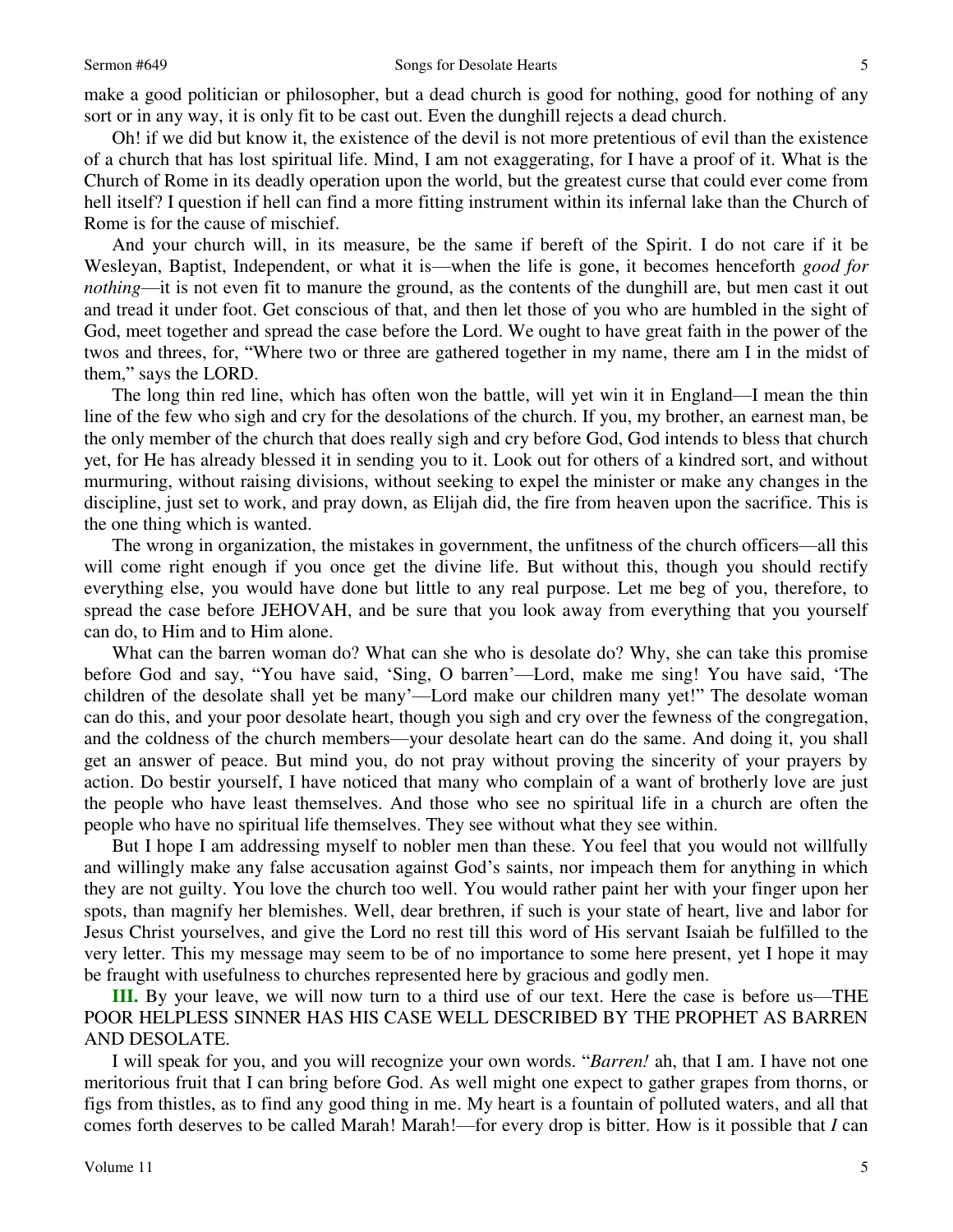ever hope, while I see in myself all that is evil and nothing that is good? Alas! I am not only barren of merit, but I am also barren of feeling. I ought to be humbled on account of sin, but I am not. my eyeballs ought to be perpetual conduits of tears, but they are dry. My heart should be like Moses' rock when it was smitten, but alas! it is a flinty rock yielding no water. O that my heart would break. O that I were truly contrite. Unto the contrite and broken heart the Lord will have regard, but I am barren even of that.

"And alas, I seem to be barren even in prayer. If I get upon my knees, I cannot pray. 'God be merciful to me, a sinner,' is as far as I can reach. And I am afraid I am so barren that I cannot even pray that prayer as the publican prayed it, so as to get acceptance. I come down from my closet with the sense that I have tried to pray, but that I have been so distracted both with doubts and with wandering thoughts, that I have rather multiplied my sins than had any prevalence with God. I am commanded to believe in Jesus, and I wish I could exert faith in Him.

> *'O could I but believe! Then all would easy be. I would, but cannot—Lord, relieve— My help must come from Thee!'*

 I have a will, but I have no power. I can say, 'To will is present with me'—and I am thankful to God for that—but 'how to perform that which I would, I find not.' I am barren of merit, barren of feeling, barren of power, barren of prayer, barren of faith. I am barren—barren with a vengeance."

 Yes, and sinner, it is very probable that I can also speak out your heart if I take the word, *"desolate."* You are desolate, too—no one can comfort you. The friend to whom you told your trouble, tried his best, but he could not succeed in cheering your heavy heart. You have been up to this house sometimes, hoping that I might say a word, but I have only added fuel to the flame, for the truth preached has been far from comfortable to you. It has rather depressed you and brought you lower still.

 You have listened, you have read good books, you have turned over Scripture, but for all that, there does not seem to be a text that speaks comfortably to you, but the threatenings leap up out of the page, and seem as if they would drag you down, as the dogs drag down the stag when they seize him for their prey. You are "desolate" as a poor lone wanderer who has lost his way far out in the desert. He looks around upon the horizon, and sees not one single hope or gleam of hope, but far above he sees the cruel vulture, waiting for his lifeless corpse.

 So it is with you—you see the vultures of hell ready to devour you, and there is no hope, no comfort whatever. You are barren and you are desolate. I will tell you one of your thoughts. You have often envied those whom you would not envy if you knew better. You poor barren souls have often envied "the married wife." I mean the Pharisee—you have said of him, "Ah, I wish I could say that I was not as other men are. I wish I could say I had not sinned, but had walked in righteousness—'All these things have I kept from my youth up'—O that I could say that!"

 You have heard these married wives, as it were, boast of all their goodness, and you have looked at them and thought, "What blessed people they must be! O that I could see what they can see!" There are some about in the world who preach up human ability, who tell us that men can believe and can repent, and can do all sorts of spiritual actions. And there are some who think they can do them irrespective of the Holy Spirit. Well, then, I do not doubt but what you envy them. You say, "I wish I could feel as soand-so. I wish I could rejoice as such-a-one does. Oh! if I could get as good a hope as he has." Hark to this, he is a hypocrite. "Oh! that I could be as full of peace as he is!" Mark, he is a mere formalist. "Oh! that I had his unbroken peace!" If you had such peace as he has, it would be your eternal ruin.

 Poor, barren sinner, let me say this much to you. Your help is to be found, not in your barrenness, not in your desolation. Do not look to that as though it could help you. Your barrenness is barrenness forever if left to itself, and your desolation is utter and helpless unless someone shall intervene. May I ask you to look at the chapter which precedes my text? I wish the Bible had never been chopped up into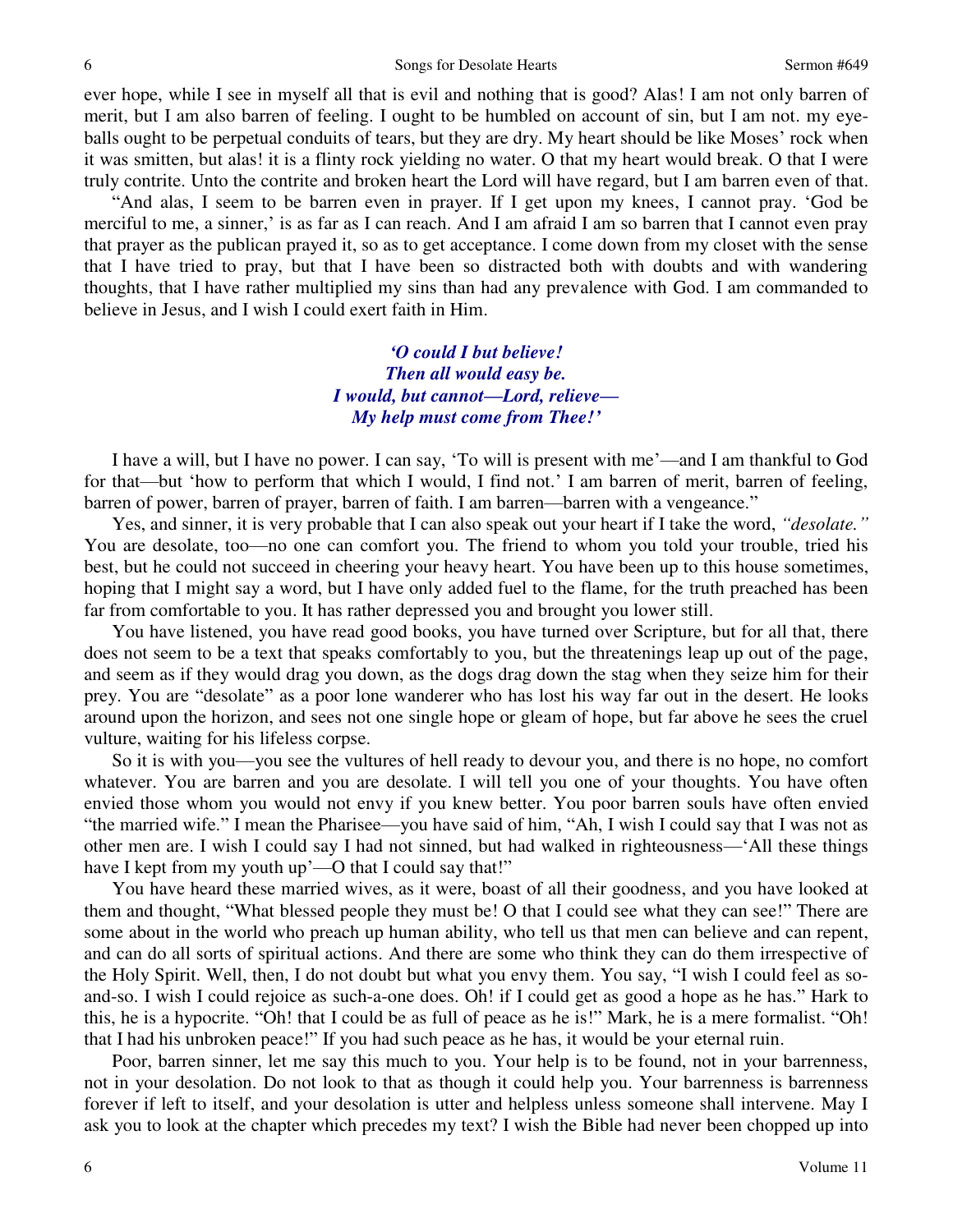chapters at all, it spoils it so. It was not intended by the Holy Ghost that it should be—that is a human device. If you read it right on, you see how it runs—"All we like sheep have gone astray; we have turned every one to his own way; and the LORD has laid on him the iniquity of us all." You know how it continues till it gets to this—"He shall see of the travail of his soul, and shall be satisfied: by his knowledge shall my righteous servant justify many; for He shall bear their iniquities. Therefore will I divide him a portion with the great, and he shall divide the spoil with the strong; because he has poured out his soul unto death: and he was numbered with the transgressors; and he bore the sin of many, and made intercession for the transgressors. Sing, O barren, you that did not bear; break forth into singing, and cry aloud, you that did not travail with child."

 Do you see the drift of it? Jesus has taken the sinner's sin upon Himself, and made a complete atonement. Therefore "Sing, O barren." The mighty Redeemer has come out of His dwelling place, and has fought the enemy, and won the victory. "Sing, O barren." Sin can be pardoned now, for Christ has died. "Sing, O barren!" Sinfulness can be conquered now, for Christ has won the victory over the hosts of hell. You barren one! All barren as you are, stand here and see that wondrous sight. He comes from Edom "with garments dyed in blood." Can you see the blood upon His vestures? It is red as though He had trodden the wine vats. Can you see that blood? It is the blood of all your sins. They are gone! They are gone! O desolate! They are gone! The blood of all your foes—they are slain! O barren woman! They are slain!

 And now He comes who vanquished hell. Can He not rescue you? "The prey shall be taken from the mighty, and the lawful captive shall be delivered." And though you stood bound in iron, surrounded with darkness about you like that of Egypt, "which might be felt," He could set you free.

> *"He comes the prisoners to release, In Satan's bondage held. The gates of brass before Him burst, The iron fetters yield."*

 Your hope is in a bleeding Savior who is now ascended up on high to receive gifts for men. Surely I myself will lead the strain, while I ask you now, you barren ones, to sing. Break forth into singing and cry aloud, for your Redeemer is mighty and will save. Whereas you envied the Pharisee, you shall have greater joy than he. "More are the children of the desolate than the children of the married wife." Whereas you envied the proud man who said, "I can do this, and I can do the other," you who could do nothing because you were so barren, shall be filled with such love, and endowed with such grace, you shall be admitted into such familiarity with Christ, such oneness with God, such glory with Him forever, that your joy, your glory, shall be far greater than the married wife could claim.

 I pray the sinner, as he hears these gladsome words, to be obedient to them. Trust in the Savior, and "You shall go out with joy, and be led forth with peace; the mountains and hills shall break forth before you into singing, and all the trees of the field shall clap their hands."

**IV.** Does not this text, in the fourth place, belong to the DEPRESSED BELIEVER?

 Here, as before, I can speak experientially. Beloved in the Lord Jesus Christ, you and I, though we have brought forth some fruit unto His name, and are still confident that we are "plants of his own right hand planting," yet sometimes feel very barren. I hope *you* do not feel it so often as I do. There are occasions when, having preached to others, I have to examine myself, "lest I myself should be a castaway."

 I would, if I could, always weep for the sins and for the ruin of rebellious men. I would always feel tenderness of heart on account of those who reject His great salvation, but sometimes I am barren of all this. I feel my heart cold as a stone, and hard as a rock. Do you never feel, brethren, when you try to pray—you who have nearest access to God—that there are times when you cannot pray? You would wrestle with the angel, but it is as much as ever you can say, "Lord, I believe; help thou my unbelief."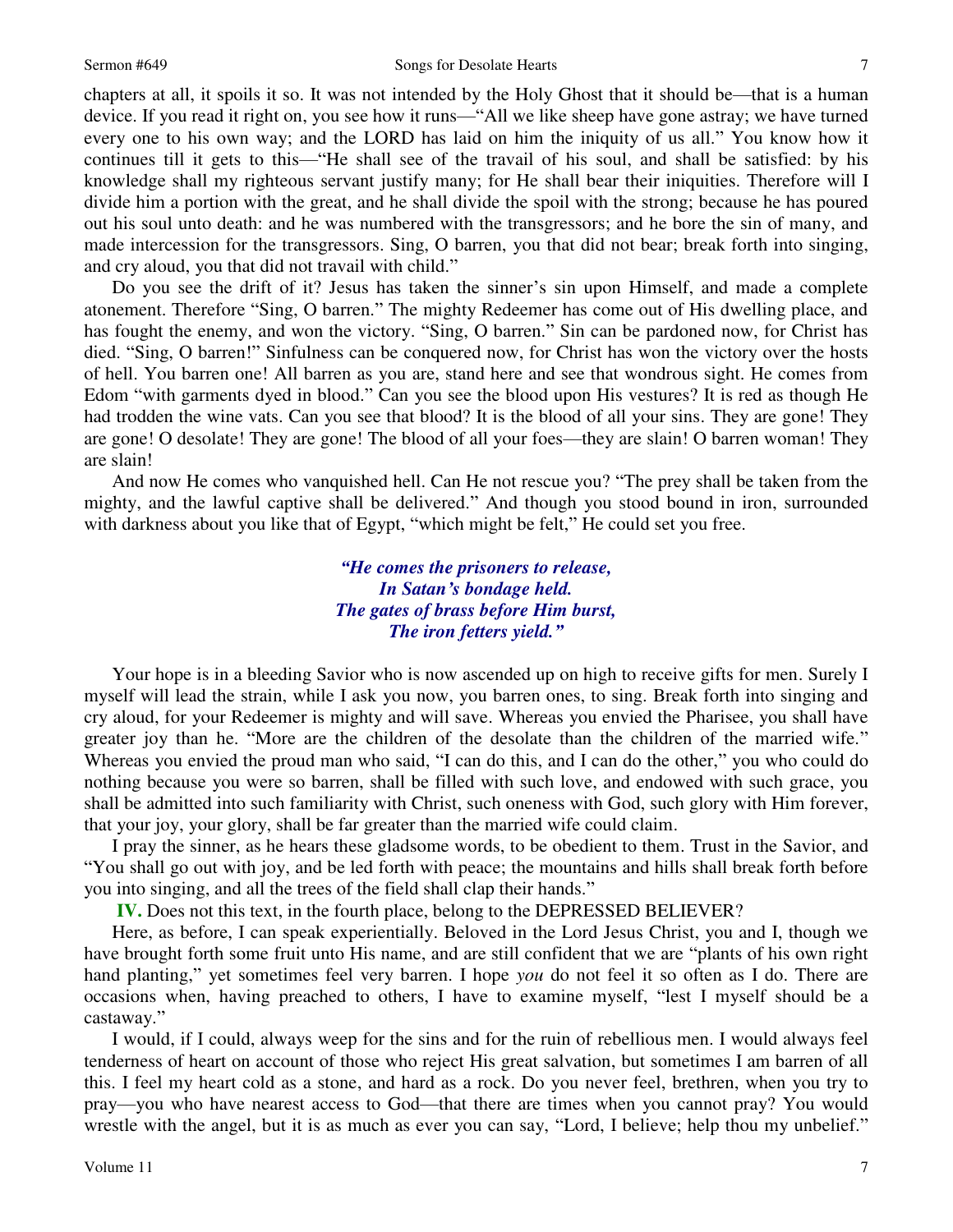You want to love Christ, but instead of a furnace of love, you can only find a spark in your soul. Oh! how you want to burn, how you desire to grow, to mount, to reach to something higher and better than this poor dead level of a mere profession—but you cannot get up to it. O dew of heaven, water my dry branch! O river of God, flow hard by my poor barren root! For if not, I shall be always barren.

 Have you not often felt desolate? I know the righteous man never is desolate, but still he sometimes thinks himself so. His soul abhors all manner of meat, and he refuses to be comforted. He was no bad man who said, "I watch and am as a sparrow alone upon the housetop," for those who have looked the sun in the face have, nevertheless, sometimes had to say, "Look not on me, for I am black, because the sun has looked upon me." Depressions of spirit, humiliating thoughts of one's self, deep and grievous bondage—all these the children of God are well aware of, for with Paul we have, at times, to cry, "O wretched man that I am, who shall deliver me from the body of this death?"

 Beloved, it is well for us to know, as I am sure we do know experientially, that in this matter of barrenness and desolation, the creature can do but little. It is the Spirit that quickens, the flesh profits little. When we get into this state, then we feel like a man who cannot swim, and the more we kick and struggle, the more rapidly we sink. It seems as if all human energy were but the energy to sin, and a power to make us yet more dead to true spiritual life.

 Well, what are we to do, then? Why, let us remember that the text is addressed to us in just such a state. "Sing, O barren, break forth and cry aloud, you that did not travail with child." But what can I sing about? I cannot sing about the present. I cannot even sing concerning the past. Well, but yet I can sing of Jesus Christ, can I not? I can turn to that which precedes the text, and I can sing of visits which the Redeemer has aforetimes paid to me. Or if not of these, I can sing of the great love wherewith He loved His people when He came from the heights of heaven for their redemption. I will go to the cross again.

 Come, my soul, heavy laden you were once, and you did lose your burden there. Come again, come again. Once you did wash in yonder fount, and you were clean. O my poor bespattered spirit, come and wash again. A prodigal I once returned. He fell upon my neck and kissed me then. I will go to Jesus yet once more. Though my sins rise like mountains, I will be obedient to the Word which says, "Return, you backsliding children, for I am married unto you, says the LORD."

 What is my barrenness? It is the platform for His divine power. What is my desolation? It is the black setting for the sapphire of His everlasting love. I will go in poverty. I will go in helplessness. I will go in all my shame and backsliding. I will tell Him that I am still His child, and in confidence in His faithful heart, I, even I, the barren one, will sing and cry aloud.

 Beloved, I think this is a very delightful text for us to think upon—especially when we remember that the joy of hardened hearts is, by-and-by, greater than the joy of those who never did feel their barrenness so much. There are some Christians that seem to be like the married wife. They have an equable temperament, they are not much depressed, they keep the even tenor of their way. I know I often envy them. We have our ups and downs, but mark you, when our ups come, those who despised us when we were in the downs might very well envy us.

 Though the valleys are dark and very gloomy, yet oh! the hilltops. The hilltops are so bright that when the Lord makes our feet to stand upon our high places, we no longer envy the married wife with all her ordinary calm and peace. We will take our trails for the sake of our joys—for as our tribulations abound, so our consolations abound in Christ Jesus.

 **V.** And now, lastly, it strikes me that our text ought to have a very special voice TO THOSE CHRISTIANS WHO HAVE NOT BEEN SUCCESSFUL IN DOING GOOD.

 As a church, I am sure it is our unanimous desire that we might bring forth spiritual children unto Christ Jesus. I hope I have not a single member of this church who is content to go to heaven alone. As far as I know you, I believe there is commonly among you this desire—that you may bring sinners to Christ. Now, it is possible that some dear brethren present have not yet been successful. You have been at work. You have been in prayer. You have depended upon Christ in simple faith, and hoped for His Spirit, but you still have been denied the happy privilege of being made useful.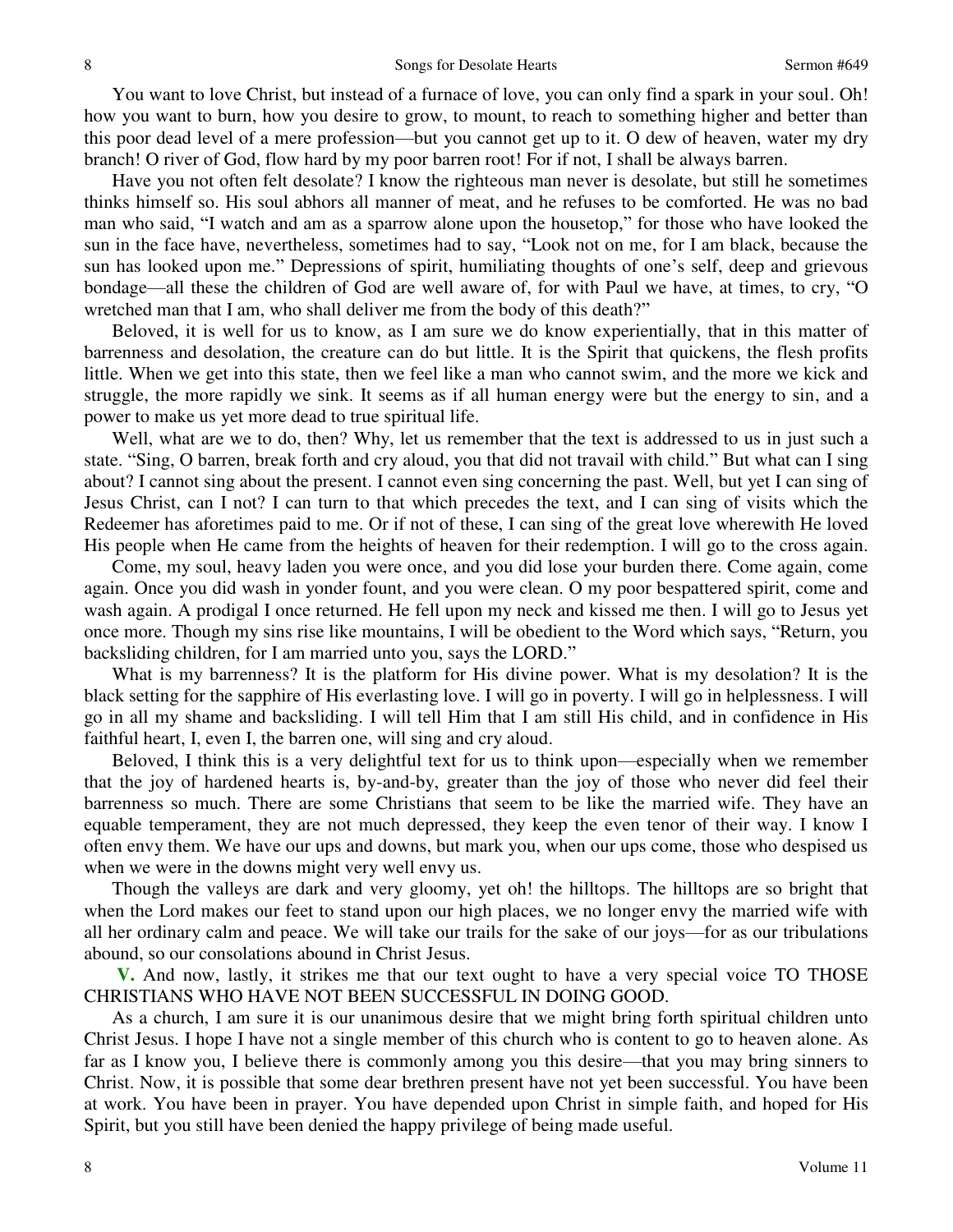## Sermon #649 Songs for Desolate Hearts

 Well, now, two or three words to you. You are barren and I am glad that while you are barren, your heart feels desolate, for you will not be barren long if you are unhappy in your barren state. Now, my dear friends, it may be possible that you are only barren in your own esteem. It is possible that God may have blessed you to many, though you think He has never blessed you to one. There may be somewhere precious jewels which you first brought up from the depths of sin—though *you* have not seen them glisten, Christ has, and though you thought you did not succeed the other day in your attempt, it is just possible that you are not a good judge of your own success.

 Frequently, I have gone home groaning over a sermon which God has blessed to never-dying souls. And those very discourses which I have thought the worst of, God has blessed the most. I think we are not to be judges of how we do our work—that the Master knows better than we do the success of our enterprises. Beside, dear friends, you do not expect to see fruit at once, do you? "Cast your bread upon the waters, and you shall find it *tomorrow"*—is that the text? If I read rightly, it is, "You shall find it after *many days."* You have not had your "many days" to wait yet. The farmer, when he plants corn, may plow in October or November, but he does not expect to have a harvest in January. He will wait till the season comes. And you husbandmen of the Lord, must wait and be patient for the precious fruits of your toil—"In due season you shall all reap if you faint not." Therefore, wait on.

 Perhaps, however, your barrenness really is true, and if so, ought not this greatly to humble you? You were not always barren, my brethren—when you were fruitful, did you give God all the glory? Were you very careful not to say, "Well done, I"? Possibly this barrenness has come upon you to make you feel your nothingness, and to qualify you for yet greater success. It often happens that before God means to bless His servants, He depresses them very greatly. Whether or not it is absolutely necessary, I cannot tell, but this I know, it is generally the rule that there is a flogging behind the door for the man whom God means to honor in public. He will give him a thorn in the flesh either before or after He gives him marvelous revelations. Dear friend, perhaps this is the reason.

"Well," you say, "I do not know what the reason is, but I wish I could be rid of it, for I cannot bear to be useless, to be a tree cumbering the ground." My dear brother, I am thrice glad to hear you say that, because now that you are really ashamed of being barren, you will soon be fruitful. And now that God makes you *loathe* to be without fruit, He will soon cover you with precious clusters.

 One thing is certain—you cannot alter your being barren. You cannot yourself change your barrenness into fruitfulness. But is it not significant that my text should stand just after the passage to which I have invited your attention just now? Just after the story of the despised and rejected Savior, stands this note of joy for you poor barren ones. Let me invite you, then, to come to the cross. Perhaps that very cross, which gave you life, may give you fruitfulness. You have found help there before—may you not find vigor there now?

 Brethren and sisters, my fellow workers for Christ Jesus, let us look up and view the flowing of the Savior's precious blood. Let us see the chastisement of our peace as it falls in cruel blows upon His blessed shoulders. Let us see the scourging. Let us mark the blood-drops as they roll down to the ground, and what do we feel but this?—

> *"Now for the love I bear His name, What was my gain, I count my loss, My former pride I call my shame, And nail my glory to His cross.*

*Yes, and I must and will esteem All things but loss for Jesus' sake— O may my soul be found in Him, And of His righteousness partake."*